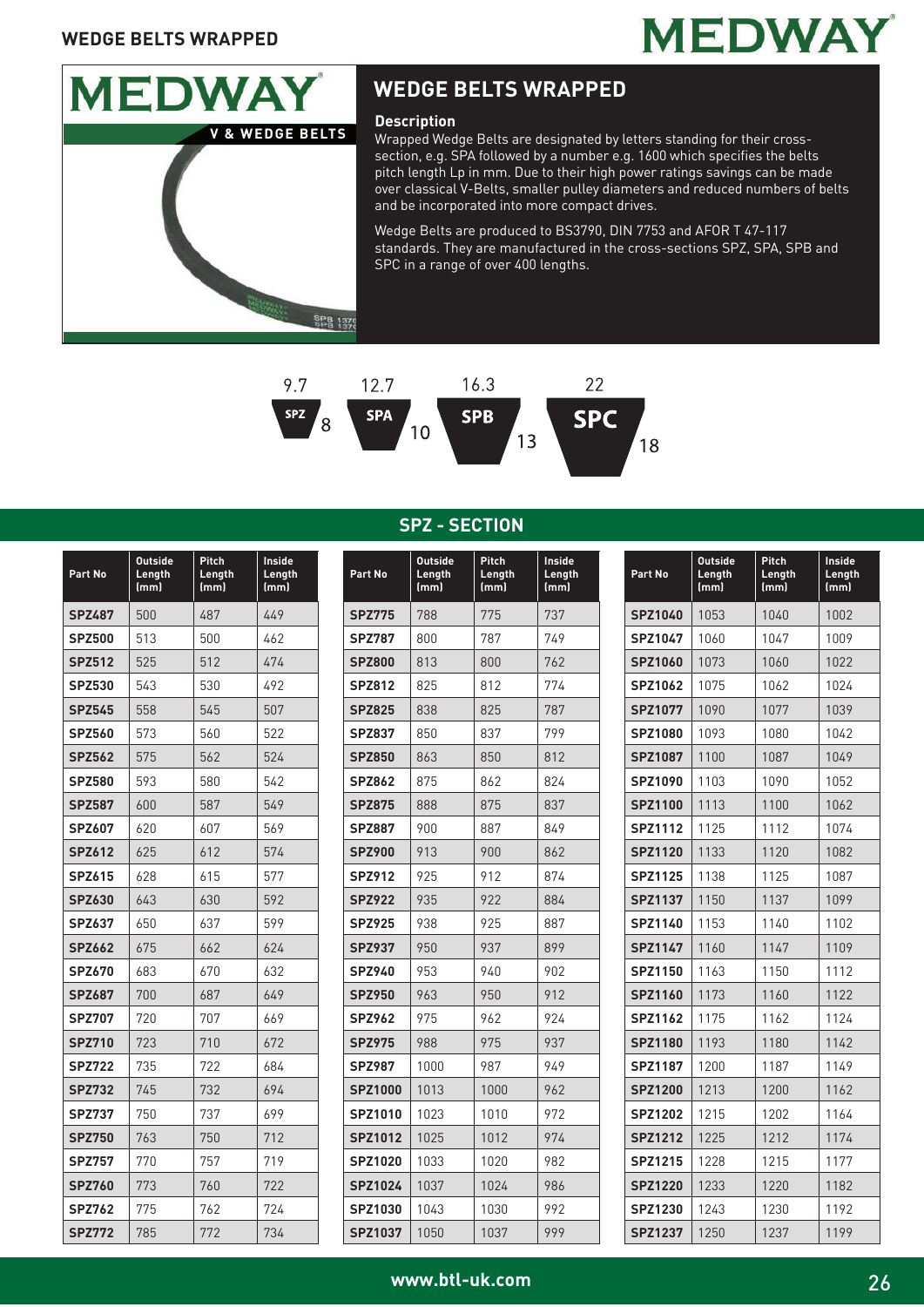## **MEDWAY**

| Part No        | <b>Outside</b><br>Length<br>(mm) | Pitch<br>Length<br>(mm) | <b>Inside</b><br>Length<br>(mm) |
|----------------|----------------------------------|-------------------------|---------------------------------|
| SPZ1250        | 1263                             | 1250                    | 1212                            |
| <b>SPZ1262</b> | 1275                             | 1262                    | 1224                            |
| <b>SPZ1270</b> | 1283                             | 1270                    | 1232                            |
| <b>SPZ1280</b> | 1293                             | 1280                    | 1242                            |
| <b>SPZ1285</b> | 1298                             | 1285                    | 1247                            |
| <b>SPZ1287</b> | 1300                             | 1287                    | 1249                            |
| <b>SPZ1300</b> | 1313                             | 1300                    | 1262                            |
| <b>SPZ1312</b> | 1325                             | 1312                    | 1274                            |
| <b>SPZ1320</b> | 1333                             | 1320                    | 1282                            |
| <b>SPZ1337</b> | 1350                             | 1337                    | 1299                            |
| <b>SPZ1340</b> | 1353                             | 1340                    | 1302                            |
| SPZ1347        | 1360                             | 1347                    | 1309                            |
| <b>SPZ1360</b> | 1373                             | 1360                    | 1322                            |
| <b>SPZ1362</b> | 1375                             | 1362                    | 1324                            |
| <b>SPZ1375</b> | 1388                             | 1375                    | 1337                            |
| <b>SPZ1387</b> | 1400                             | 1387                    | 1349                            |
| <b>SPZ1400</b> | 1413                             | 1400                    | 1362                            |
| <b>SPZ1412</b> | 1425                             | 1412                    | 1374                            |
| <b>SPZ1420</b> | 1433                             | 1420                    | 1382                            |
| SPZ1437        | 1450                             | 1437                    | 1399                            |
| SPZ1450        | 1463                             | 1450                    | 1412                            |
| <b>SPZ1462</b> | 1475                             | 1462                    | 1424                            |
| <b>SPZ1470</b> | 1483                             | 1470                    | 1432                            |
| SPZ1482        | 1495                             | 1482                    | 1444                            |
| <b>SPZ1487</b> | 1500                             | 1487                    | 1449                            |
| <b>SPZ1500</b> | 1513                             | 1500                    | 1462                            |
| SPZ1512        | 1525                             | 1512                    | 1474                            |
| <b>SPZ1520</b> | 1533                             | 1520                    | 1482                            |
| <b>SPZ1537</b> | 1550                             | 1537                    | 1499                            |
| SPZ1550        | 1563                             | 1550                    | 1512                            |
| <b>SPZ1560</b> | 1573                             | 1560                    | 1522                            |
| <b>SPZ1562</b> | 1575                             | 1562                    | 1524                            |
| <b>SPZ1587</b> | 1600                             | 1587                    | 1549                            |
| <b>SPZ1600</b> | 1613                             | 1600                    | 1562                            |
| SPZ1612        | 1625                             | 1612                    | 1574                            |

| <b>SPZ - SECTION CONTINUED</b> |  |  |
|--------------------------------|--|--|
|                                |  |  |

| Part No        | <b>Outside</b><br>Length<br>(mm) | Pitch<br>Length<br>(mm) | Inside<br>Length<br>(mm) |
|----------------|----------------------------------|-------------------------|--------------------------|
| <b>SPZ1637</b> | 1650                             | 1637                    | 1599                     |
| SPZ1650        | 1663                             | 1650                    | 1612                     |
| SPZ1662        | 1675                             | 1662                    | 1624                     |
| SPZ1675        | 1688                             | 1675                    | 1637                     |
| <b>SPZ1687</b> | 1700                             | 1687                    | 1649                     |
| <b>SPZ1700</b> | 1713                             | 1700                    | 1662                     |
| <b>SPZ1712</b> | 1725                             | 1712                    | 1674                     |
| <b>SPZ1732</b> | 1745                             | 1732                    | 1694                     |
| <b>SPZ1737</b> | 1750                             | 1737                    | 1699                     |
| <b>SPZ1750</b> | 1763                             | 1750                    | 1712                     |
| <b>SPZ1762</b> | 1775                             | 1762                    | 1724                     |
| <b>SPZ1782</b> | 1795                             | 1782                    | 1744                     |
| <b>SPZ1787</b> | 1800                             | 1787                    | 1749                     |
| <b>SPZ1800</b> | 1813                             | 1800                    | 1762                     |
| <b>SPZ1812</b> | 1825                             | 1812                    | 1774                     |
| <b>SPZ1837</b> | 1850                             | 1837                    | 1799                     |
| <b>SPZ1850</b> | 1863                             | 1850                    | 1812                     |
| <b>SPZ1862</b> | 1875                             | 1862                    | 1824                     |
| <b>SPZ1882</b> | 1895                             | 1882                    | 1844                     |
| <b>SPZ1887</b> | 1900                             | 1887                    | 1849                     |
| <b>SPZ1900</b> | 1913                             | 1900                    | 1862                     |
| <b>SPZ1937</b> | 1950                             | 1937                    | 1899                     |
| <b>SPZ1950</b> | 1963                             | 1950                    | 1912                     |
| <b>SPZ1962</b> | 1975                             | 1962                    | 1924                     |
| <b>SPZ1987</b> | 2000                             | 1987                    | 1949                     |
| <b>SPZ2000</b> | 2013                             | 2000                    | 1962                     |
| <b>SPZ2019</b> | 2032                             | 2019                    | 1981                     |
| SPZ2030        | 2043                             | 2030                    | 1992                     |
| <b>SPZ2037</b> | 2050                             | 2037                    | 1999                     |
| <b>SPZ2040</b> | 2053                             | 2040                    | 2002                     |
| <b>SPZ2060</b> | 2073                             | 2060                    | 2022                     |
| <b>SPZ2062</b> | 2075                             | 2062                    | 2024                     |
| <b>SPZ2080</b> | 2093                             | 2080                    | 2042                     |
| <b>SPZ2087</b> | 2100                             | 2087                    | 2049                     |
| <b>SPZ2120</b> | 2133                             | 2120                    | 2082                     |

| Part No        | Outside<br>Length<br>(mm) | Pitch<br>Length<br>(mm) | Inside<br>Length<br>(mm) |
|----------------|---------------------------|-------------------------|--------------------------|
| <b>SPZ2137</b> | 2150                      | 2137                    | 2099                     |
| SPZ2160        | 2173                      | 2160                    | 2122                     |
| <b>SPZ2180</b> | 2193                      | 2180                    | 2142                     |
| <b>SPZ2187</b> | 2200                      | 2187                    | 2149                     |
| <b>SPZ2200</b> | 2213                      | 2200                    | 2162                     |
| SPZ2240        | 2253                      | 2240                    | 2202                     |
| <b>SPZ2262</b> | 2275                      | 2262                    | 2224                     |
| <b>SPZ2280</b> | 2293                      | 2280                    | 2242                     |
| <b>SPZ2287</b> | 2300                      | 2287                    | 2249                     |
| <b>SPZ2300</b> | 2313                      | 2300                    | 2262                     |
| <b>SPZ2360</b> | 2373                      | 2360                    | 2322                     |
| SPZ2410        | 2423                      | 2410                    | 2372                     |
| <b>SPZ2430</b> | 2443                      | 2430                    | 2392                     |
| SPZ2437        | 2450                      | 2437                    | 2399                     |
| <b>SPZ2487</b> | 2500                      | 2487                    | 2449                     |
| SPZ2500        | 2513                      | 2500                    | 2462                     |
| <b>SPZ2540</b> | 2553                      | 2540                    | 2502                     |
| <b>SPZ2587</b> | 2600                      | 2587                    | 2549                     |
| <b>SPZ2650</b> | 2663                      | 2650                    | 2612                     |
| SPZ2690        | 2703                      | 2690                    | 2652                     |
| <b>SPZ2720</b> | 2733                      | 2720                    | 2682                     |
| <b>SPZ2737</b> | 2750                      | 2737                    | 2699                     |
| <b>SPZ2800</b> | 2813                      | 2800                    | 2762                     |
| SPZ2840        | 2853                      | 2840                    | 2802                     |
| <b>SPZ2900</b> | 2913                      | 2900                    | 2862                     |
| SPZ3000        | 3013                      | 3000                    | 2962                     |
| <b>SPZ3070</b> | 3083                      | 3070                    | 3032                     |
| SPZ3150        | 3163                      | 3150                    | 3112                     |
| <b>SPZ3170</b> | 3183                      | 3170                    | 3132                     |
| <b>SPZ3250</b> | 3263                      | 3250                    | 3212                     |
| <b>SPZ3350</b> | 3363                      | 3350                    | 3312                     |
| <b>SPZ3550</b> | 3563                      | 3550                    | 3512                     |
| <b>SPZ3900</b> | 3913                      | 3900                    | 3862                     |

## **SPA - SECTION**

| Part No       | <b>Outside</b><br>Length<br>(mm) | Pitch<br>Length<br>(mm) | Inside<br>Length<br>(mm) |
|---------------|----------------------------------|-------------------------|--------------------------|
| <b>SPA657</b> | 675                              | 657                     | 612                      |
| <b>SPA707</b> | 725                              | 707                     | 662                      |
| <b>SPA732</b> | 750                              | 732                     | 687                      |
| <b>SPA750</b> | 768                              | 750                     | 705                      |
| <b>SPA757</b> | 775                              | 757                     | 712                      |
| <b>SPA782</b> | 800                              | 782                     | 737                      |

| Part No       | <b>Outside</b><br>Length<br>(mm) | <b>Pitch</b><br>Length<br>(mm) | Inside<br>Length<br>(mm) |
|---------------|----------------------------------|--------------------------------|--------------------------|
| <b>SPA800</b> | 818                              | 800                            | 755                      |
| <b>SPA807</b> | 825                              | 807                            | 762                      |
| <b>SPA825</b> | 843                              | 825                            | 780                      |
| <b>SPA832</b> | 850                              | 832                            | 787                      |
| <b>SPA850</b> | 868                              | 850                            | 805                      |
| <b>SPA857</b> | 875                              | 857                            | 812                      |

| Part No       | <b>Outside</b><br>Length<br>(mm) | Pitch<br>Length<br>(mm) | Inside<br>Length<br>(mm) |
|---------------|----------------------------------|-------------------------|--------------------------|
| <b>SPA875</b> | 893                              | 875                     | 830                      |
| <b>SPA882</b> | 900                              | 882                     | 837                      |
| <b>SPA900</b> | 918                              | 900                     | 855                      |
| <b>SPA907</b> | 925                              | 907                     | 862                      |
| <b>SPA925</b> | 943                              | 925                     | 880                      |
| <b>SPA932</b> | 950                              | 932                     | 887                      |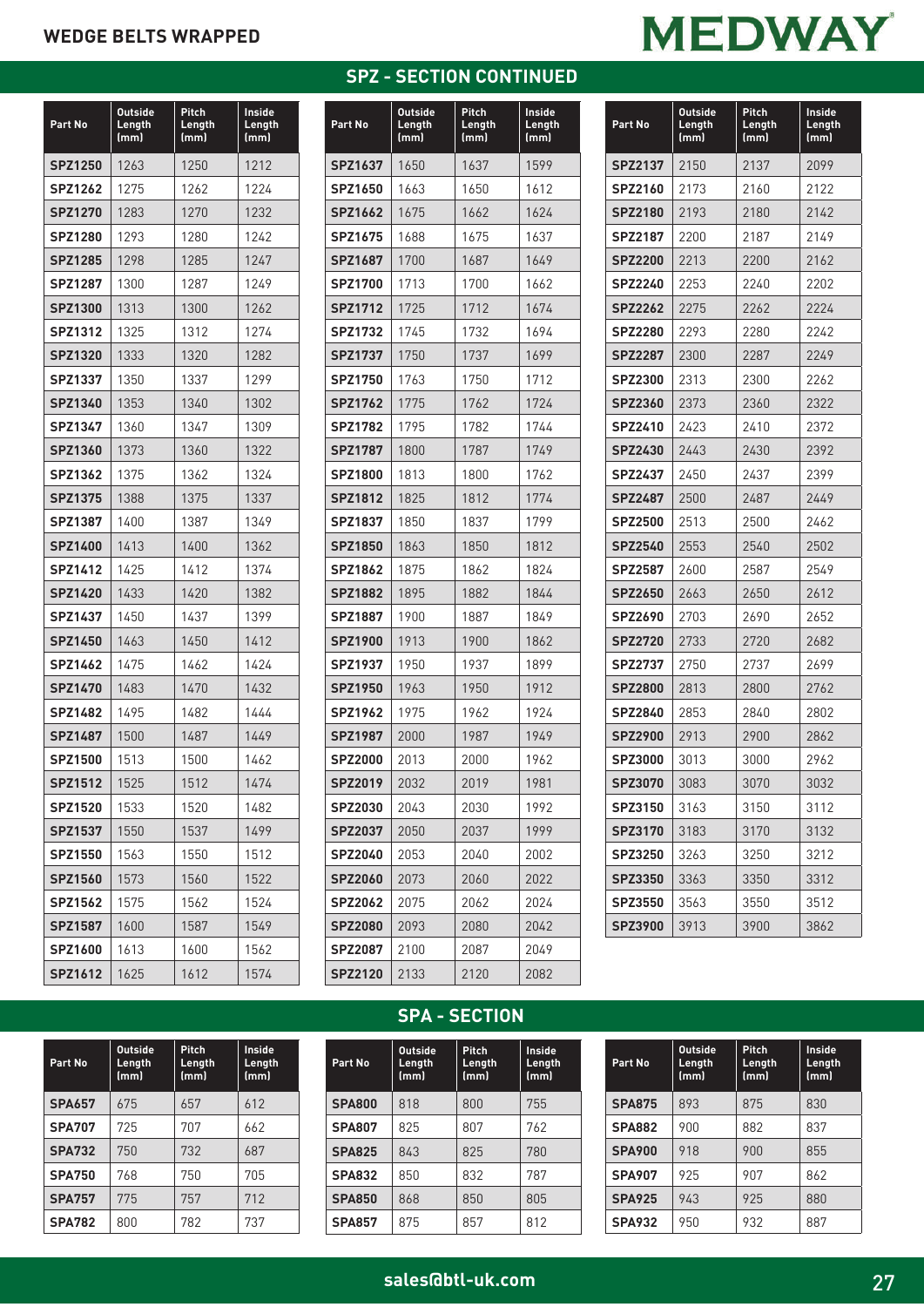| Part No        | <b>Outside</b><br><b>Length</b><br>(mm) | Pitch<br>Length<br>(mm) | Inside<br>Length<br>(mm) |
|----------------|-----------------------------------------|-------------------------|--------------------------|
| <b>SPA950</b>  | 968                                     | 950                     | 905                      |
| <b>SPA957</b>  | 975                                     | 957                     | 912                      |
| <b>SPA967</b>  | 985                                     | 967                     | 922                      |
| <b>SPA975</b>  | 993                                     | 975                     | 930                      |
| <b>SPA982</b>  | 1000                                    | 982                     | 937                      |
| <b>SPA1000</b> | 1018                                    | 1000                    | 955                      |
| <b>SPA1007</b> | 1025                                    | 1007                    | 962                      |
| <b>SPA1020</b> | 1038                                    | 1020                    | 975                      |
| <b>SPA1030</b> | 1048                                    | 1030                    | 985                      |
| <b>SPA1032</b> | 1050                                    | 1032                    | 987                      |
| <b>SPA1060</b> | 1078                                    | 1060                    | 1015                     |
| <b>SPA1082</b> | 1100                                    | 1082                    | 1037                     |
| <b>SPA1090</b> | 1108                                    | 1090                    | 1045                     |
| <b>SPA1107</b> | 1125                                    | 1107                    | 1062                     |
| <b>SPA1120</b> | 1138                                    | 1120                    | 1075                     |
| <b>SPA1132</b> | 1150                                    | 1132                    | 1087                     |
| <b>SPA1140</b> | 1158                                    | 1140                    | 1095                     |
| <b>SPA1150</b> | 1168                                    | 1150                    | 1105                     |
| <b>SPA1157</b> | 1175                                    | 1157                    | 1112                     |
| <b>SPA1180</b> | 1198                                    | 1180                    | 1135                     |
| <b>SPA1200</b> | 1218                                    | 1200                    | 1155                     |
| <b>SPA1207</b> | 1225                                    | 1207                    | 1162                     |
| <b>SPA1215</b> | 1233                                    | 1215                    | 1170                     |
| <b>SPA1220</b> | 1238                                    | 1220                    | 1175                     |
| <b>SPA1232</b> | 1250                                    | 1232                    | 1187                     |
| <b>SPA1250</b> | 1268                                    | 1250                    | 1205                     |
| <b>SPA1257</b> | 1275                                    | 1257                    | 1212                     |
| <b>SPA1272</b> | 1290                                    | 1272                    | 1227                     |
| <b>SPA1280</b> | 1298                                    | 1280                    | 1235                     |
| <b>SPA1282</b> | 1300                                    | 1282                    | 1237                     |
| <b>SPA1300</b> | 1318                                    | 1300                    | 1255                     |
| <b>SPA1307</b> | 1325                                    | 1307                    | 1262                     |
| <b>SPA1320</b> | 1338                                    | 1320                    | 1275                     |
| <b>SPA1332</b> | 1350                                    | 1332                    | 1287                     |
| <b>SPA1357</b> | 1375                                    | 1357                    | 1312                     |
| <b>SPA1360</b> | 1378                                    | 1360                    | 1315                     |
| <b>SPA1382</b> | 1400                                    | 1382                    | 1337                     |
| <b>SPA1400</b> | 1418                                    | 1400                    | 1355                     |
| <b>SPA1407</b> | 1425                                    | 1407                    | 1362                     |
| <b>SPA1425</b> | 1443                                    | 1425                    | 1380                     |
| <b>SPA1432</b> | 1450                                    | 1432                    | 1387                     |
| <b>SPA1450</b> | 1468                                    | 1450                    | 1405                     |
| <b>SPA1457</b> | 1475                                    | 1457                    | 1412                     |
| <b>SPA1482</b> | 1500                                    | 1482                    | 1437                     |
| <b>SPA1500</b> | 1518                                    | 1500                    | 1455                     |

#### **SPA - SECTION**

| Part No        | <b>Outside</b><br>Length<br>(mm) | Pitch<br>Length<br>(mm) | Inside<br>Length<br>(mm) |
|----------------|----------------------------------|-------------------------|--------------------------|
| <b>SPA1507</b> | 1525                             | 1507                    | 1462                     |
| <b>SPA1532</b> | 1550                             | 1532                    | 1487                     |
| <b>SPA1550</b> | 1568                             | 1550                    | 1505                     |
| <b>SPA1557</b> | 1575                             | 1557                    | 1512                     |
| <b>SPA1560</b> | 1578                             | 1560                    | 1515                     |
| <b>SPA1582</b> | 1600                             | 1582                    | 1537                     |
| <b>SPA1600</b> | 1618                             | 1600                    | 1555                     |
| <b>SPA1607</b> | 1625                             | 1607                    | 1562                     |
| <b>SPA1632</b> | 1650                             | 1632                    | 1587                     |
| <b>SPA1650</b> | 1668                             | 1650                    | 1605                     |
| <b>SPA1657</b> | 1675                             | 1657                    | 1612                     |
| <b>SPA1682</b> | 1700                             | 1682                    | 1637                     |
| <b>SPA1700</b> | 1718                             | 1700                    | 1655                     |
| <b>SPA1707</b> | 1725                             | 1707                    | 1662                     |
| <b>SPA1732</b> | 1750                             | 1732                    | 1687                     |
| <b>SPA1740</b> | 1758                             | 1740                    | 1695                     |
| <b>SPA1750</b> | 1768                             | 1750                    | 1705                     |
| <b>SPA1757</b> | 1775                             | 1757                    | 1712                     |
| <b>SPA1782</b> | 1800                             | 1782                    | 1737                     |
| <b>SPA1800</b> | 1818                             | 1800                    | 1755                     |
| <b>SPA1807</b> | 1825                             | 1807                    | 1762                     |
| <b>SPA1832</b> | 1850                             | 1832                    | 1787                     |
| <b>SPA1850</b> | 1868                             | 1850                    | 1805                     |
| <b>SPA1857</b> | 1875                             | 1857                    | 1812                     |
| <b>SPA1882</b> | 1900                             | 1882                    | 1837                     |
| <b>SPA1900</b> | 1918                             | 1900                    | 1855                     |
| <b>SPA1907</b> | 1925                             | 1907                    | 1862                     |
| <b>SPA1925</b> | 1943                             | 1925                    | 1880                     |
| <b>SPA1932</b> | 1950                             | 1932                    | 1887                     |
| <b>SPA1950</b> | 1968                             | 1950                    | 1905                     |
| <b>SPA1957</b> | 1975                             | 1957                    | 1912                     |
| <b>SPA1982</b> | 2000                             | 1982                    | 1937                     |
| <b>SPA2000</b> | 2018                             | 2000                    | 1955                     |
| <b>SPA2032</b> | 2050                             | 2032                    | 1987                     |
| <b>SPA2057</b> | 2075                             | 2057                    | 2012                     |
| <b>SPA2060</b> | 2078                             | 2060                    | 2015                     |
| <b>SPA2067</b> | 2085                             | 2067                    | 2022                     |
| <b>SPA2080</b> | 2098                             | 2080                    | 2035                     |
| <b>SPA2082</b> | 2100                             | 2082                    | 2037                     |
| <b>SPA2120</b> | 2138                             | 2120                    | 2075                     |
| <b>SPA2132</b> | 2150                             | 2132                    | 2087                     |
| <b>SPA2160</b> | 2178                             | 2160                    | 2115                     |
| <b>SPA2180</b> | 2198                             | 2180                    | 2135                     |
| <b>SPA2182</b> | 2200                             | 2182                    | 2137                     |
| <b>SPA2207</b> | 2225                             | 2207                    | 2162                     |

| Part No                          | <b>Outside</b><br>Length<br>(mm) | Pitch<br>Length<br>(mm) | Inside<br>Length<br>(mm) |  |
|----------------------------------|----------------------------------|-------------------------|--------------------------|--|
| <b>SPA2232</b>                   | 2250                             | 2232                    | 2187                     |  |
| <b>SPA2240</b>                   | 2258                             | 2240                    | 2195                     |  |
| <b>SPA2282</b>                   | 2300                             | 2282                    | 2237                     |  |
| <b>SPA2300</b>                   | 2318                             | 2300                    | 2255                     |  |
| <b>SPA2307</b>                   | 2325                             | 2307                    | 2262                     |  |
| <b>SPA2332</b>                   | 2350                             | 2332                    | 2287                     |  |
| <b>SPA2360</b>                   | 2378                             | 2360                    | 2315                     |  |
| <b>SPA2382</b>                   | 2400                             | 2382                    | 2337                     |  |
| <b>SPA2430</b>                   | 2448                             | 2430                    | 2385                     |  |
| <b>SPA2432</b>                   | 2450                             | 2432                    | 2387                     |  |
| <b>SPA2437</b>                   | 2455                             | 2437                    | 2392                     |  |
| <b>SPA2450</b>                   | 2468                             | 2450                    | 2405                     |  |
| <b>SPA2482</b>                   | 2500                             | 2482                    | 2437                     |  |
| <b>SPA2500</b>                   | 2518                             | 2500                    | 2455                     |  |
| <b>SPA2532</b>                   | 2550                             | 2532                    | 2487                     |  |
| <b>SPA2550</b>                   | 2568                             | 2550                    | 2505                     |  |
| <b>SPA2580</b>                   | 2598                             | 2580                    | 2535                     |  |
| <b>SPA2582</b>                   | 2600                             | 2582                    | 2537                     |  |
| <b>SPA2607</b>                   | 2625                             | 2607                    | 2562                     |  |
| <b>SPA2632</b>                   | 2650                             | 2632                    | 2587                     |  |
| <b>SPA2650</b>                   | 2668                             | 2650                    | 2605                     |  |
| <b>SPA2682</b>                   | 2700                             | 2682                    | 2637                     |  |
| <b>SPA2720</b>                   | 2738                             | 2720                    | 2675                     |  |
| <b>SPA2732</b>                   | 2750                             | 2732                    | 2687                     |  |
| <b>SPA2782</b>                   | 2800                             | 2782                    | 2737                     |  |
| <b>SPA2800</b>                   | 2818                             | 2800                    | 2755                     |  |
| <b>SPA2832</b>                   | 2850                             | 2832                    | 2787                     |  |
| <b>SPA2847</b>                   | 2865                             | 2847                    | 2802                     |  |
| <b>SPA2882</b>                   | 2900                             | 2882                    | 2837                     |  |
| <b>SPA2900</b>                   | 2918                             | 2900                    | 2855                     |  |
| <b>SPA2932</b>                   | 2950                             | 2932                    | 2887                     |  |
| <b>SPA3170</b>                   | 3188                             | 3170                    | 3125                     |  |
| <b>SPA3182</b>                   | 3200                             | 3182                    | 3137                     |  |
| <b>SPA3250</b>                   | 3268                             | 3250                    | 3205                     |  |
| <b>SPA3282</b>                   | 3300                             | 3282                    | 3237                     |  |
| <b>SPA3350</b>                   | 3368                             | 3350                    | 3305                     |  |
| <b>SPA3382</b><br><b>SPA3450</b> | 3400<br>3468                     | 3382<br>3450            | 3337<br>3405             |  |
| <b>SPA3550</b>                   | 3568                             | 3550                    | 3505                     |  |
| <b>SPA3650</b>                   | 3668                             | 3650                    | 3605                     |  |
| <b>SPA3750</b>                   | 3768                             | 3750                    | 3705                     |  |
| <b>SPA4000</b>                   | 4018                             | 4000                    | 3955                     |  |
| <b>SPA4250</b>                   | 4268                             | 4250                    | 4205                     |  |
| <b>SPA4500</b>                   | 4518                             | 4500                    | 4455                     |  |
|                                  |                                  |                         |                          |  |

**MEDWAY**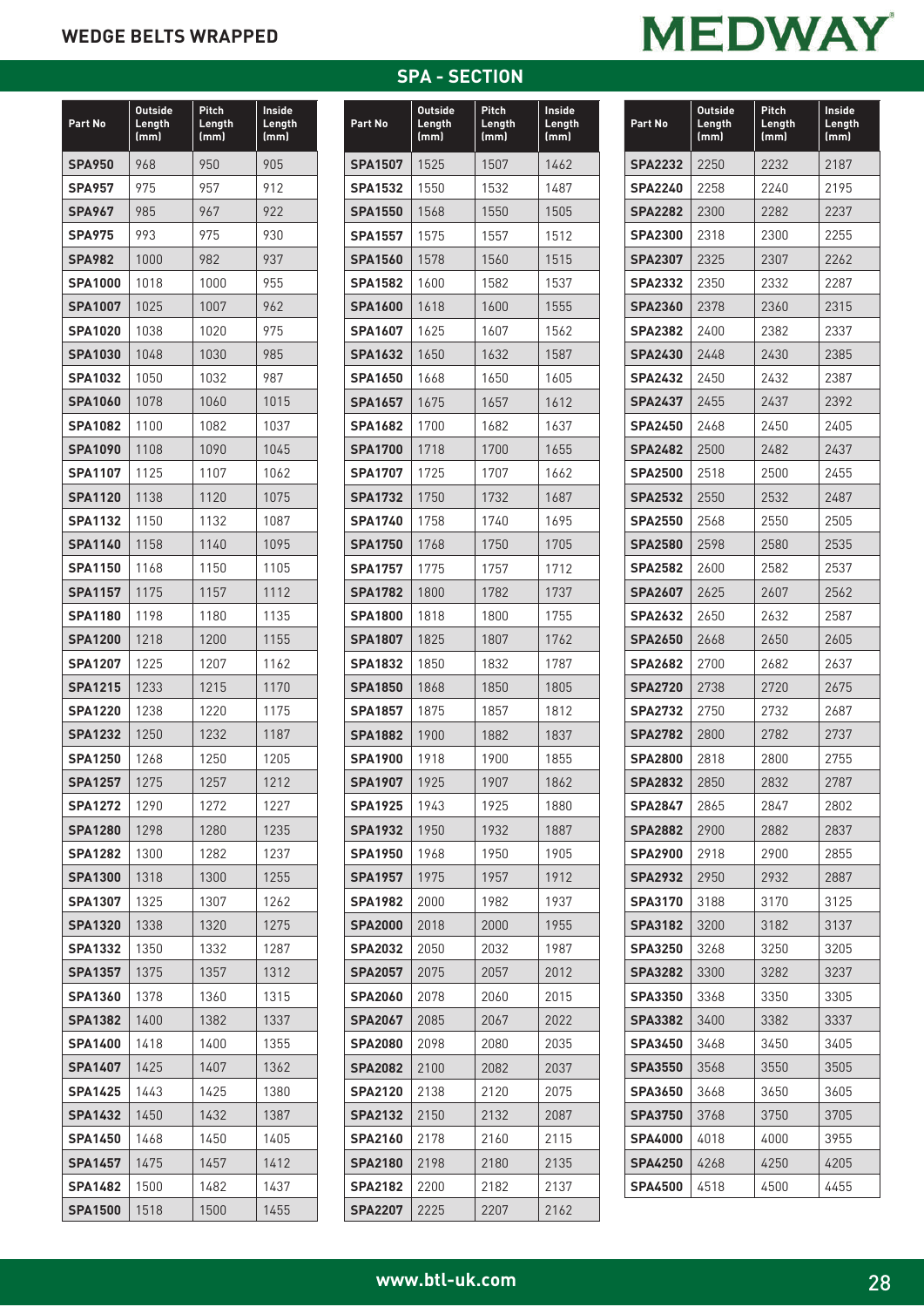# **MEDWAY**

| Part No        | <b>Outside</b><br>Length<br>(mm) | Pitch<br>Length<br>(mm) | Inside<br>Length<br>(mm) |  |
|----------------|----------------------------------|-------------------------|--------------------------|--|
| <b>SPB1250</b> | 1272                             | 1250                    | 1190                     |  |
| <b>SPB1260</b> | 1282                             | 1260                    | 1200                     |  |
| <b>SPB1320</b> | 1342                             | 1320                    | 1260                     |  |
| SPB1340        | 1362                             | 1340                    | 1280                     |  |
| <b>SPB1360</b> | 1382                             | 1360                    | 1300                     |  |
| <b>SPB1400</b> | 1422                             | 1400                    | 1340                     |  |
| <b>SPB1410</b> | 1432                             | 1410                    | 1350                     |  |
| <b>SPB1450</b> | 1472                             | 1450                    | 1390                     |  |
| <b>SPB1500</b> | 1522                             | 1500                    | 1440                     |  |
| <b>SPB1510</b> | 1532                             | 1510                    | 1450                     |  |
| <b>SPB1550</b> | 1572                             | 1550                    | 1490                     |  |
| <b>SPB1580</b> | 1602                             | 1580                    | 1520                     |  |
| <b>SPB1590</b> | 1612                             | 1590                    | 1530                     |  |
| <b>SPB1600</b> | 1622                             | 1600                    | 1540                     |  |
| <b>SPB1650</b> | 1672                             | 1650                    | 1590                     |  |
| <b>SPB1690</b> | 1712                             | 1690                    | 1630                     |  |
| <b>SPB1700</b> | 1722                             | 1700                    | 1640                     |  |
| <b>SPB1725</b> | 1747                             | 1725                    | 1665                     |  |
| <b>SPB1750</b> | 1772                             | 1750                    | 1690                     |  |
| <b>SPB1775</b> | 1797                             | 1775                    | 1715                     |  |
| <b>SPB1800</b> | 1822                             | 1800                    | 1740                     |  |
| <b>SPB1850</b> | 1872                             | 1850                    | 1790                     |  |
| <b>SPB1860</b> | 1882                             | 1860                    | 1800                     |  |
| <b>SPB1900</b> | 1922                             | 1900                    | 1840                     |  |
| <b>SPB1950</b> | 1972                             | 1950                    | 1890                     |  |
| <b>SPB1980</b> | 2002                             | 1980                    | 1920                     |  |
| <b>SPB2000</b> | 2022                             | 2000                    | 1940                     |  |
| <b>SPB2020</b> | 2042                             | 2020                    | 1960                     |  |
| <b>SPB2060</b> | 2082                             | 2060                    | 2000                     |  |
| <b>SPB2098</b> | 2120                             | 2098                    | 2038                     |  |
| <b>SPB2120</b> | 2142                             | 2120                    | 2060                     |  |
| <b>SPB2150</b> | 2172                             | 2150                    | 2090                     |  |
| <b>SPB2180</b> | 2202                             | 2180                    | 2120                     |  |
| <b>SPB2200</b> | 2222                             | 2200                    | 2140                     |  |
| <b>SPB2240</b> | 2262                             | 2240                    | 2180                     |  |

## **SPB - SECTION**

| Part No        | <b>Outside</b><br>Length<br>(mm) | Pitch<br>Length<br>(mm) | Inside<br>Length<br>(mm) |  |
|----------------|----------------------------------|-------------------------|--------------------------|--|
| <b>SPB2264</b> | 2286                             | 2264                    | 2204                     |  |
| <b>SPB2280</b> | 2302                             | 2280                    | 2220                     |  |
| <b>SPB2300</b> | 2322                             | 2300                    | 2240                     |  |
| <b>SPB2360</b> | 2382                             | 2360                    | 2300                     |  |
| <b>SPB2391</b> | 2413                             | 2391                    | 2331                     |  |
| <b>SPB2410</b> | 2432                             | 2410                    | 2350                     |  |
| <b>SPB2425</b> | 2447                             | 2425                    | 2365                     |  |
| <b>SPB2430</b> | 2452                             | 2430                    | 2370                     |  |
| <b>SPB2450</b> | 2472                             | 2450                    | 2390                     |  |
| <b>SPB2500</b> | 2522                             | 2500                    | 2440                     |  |
| <b>SPB2530</b> | 2552                             | 2530                    | 2470                     |  |
| <b>SPB2580</b> | 2602                             | 2580                    | 2520                     |  |
| <b>SPB2600</b> | 2622                             | 2600                    | 2540                     |  |
| <b>SPB2650</b> | 2672                             | 2650                    | 2590                     |  |
| <b>SPB2680</b> | 2702                             | 2680                    | 2620                     |  |
| <b>SPB2720</b> | 2742                             | 2720                    | 2660                     |  |
| <b>SPB2730</b> | 2752                             | 2730                    | 2670                     |  |
| <b>SPB2750</b> | 2772                             | 2750                    | 2690                     |  |
| <b>SPB2780</b> | 2802                             | 2780                    | 2720                     |  |
| <b>SPB2800</b> | 2822                             | 2800                    | 2740                     |  |
| <b>SPB2840</b> | 2862                             | 2840                    | 2780                     |  |
| <b>SPB2850</b> | 2872                             | 2850                    | 2790                     |  |
| <b>SPB2900</b> | 2922                             | 2900                    | 2840                     |  |
| <b>SPB2950</b> | 2972                             | 2950                    | 2890                     |  |
| <b>SPB2990</b> | 3012                             | 2990                    | 2930                     |  |
| <b>SPB3000</b> | 3022                             | 3000                    | 2940                     |  |
| <b>SPB3070</b> | 3092                             | 3070                    | 3010                     |  |
| <b>SPB3150</b> | 3172                             | 3150                    | 3090                     |  |
| <b>SPB3170</b> | 3192                             | 3170                    | 3110                     |  |
| <b>SPB3250</b> | 3272                             | 3250                    | 3190                     |  |
| <b>SPB3320</b> | 3342                             | 3320                    | 3260                     |  |
| SPB3340        | 3362                             | 3340                    | 3280                     |  |
| <b>SPB3350</b> | 3372                             | 3350                    | 3290                     |  |
| <b>SPB3400</b> | 3422                             | 3400                    | 3340                     |  |
| <b>SPB3450</b> | 3472                             | 3450                    | 3390                     |  |

| <b>Part No</b> | <b>Outside</b><br>Length<br>(mm) | Pitch<br>Length<br>(mm) | <b>Inside</b><br>Length<br>(mm) |  |
|----------------|----------------------------------|-------------------------|---------------------------------|--|
| <b>SPB3500</b> | 3522                             | 3500                    | 3440                            |  |
| <b>SPB3504</b> | 3526                             | 3504                    | 3444                            |  |
| <b>SPB3550</b> | 3572                             | 3550                    | 3490                            |  |
| <b>SPB3600</b> | 3622                             | 3600                    | 3540                            |  |
| <b>SPB3650</b> | 3672                             | 3650                    | 3590                            |  |
| <b>SPB3700</b> | 3722                             | 3700                    | 3640                            |  |
| <b>SPB3750</b> | 3772                             | 3750                    | 3690                            |  |
| <b>SPB3800</b> | 3822                             | 3800                    | 3740                            |  |
| <b>SPB3870</b> | 3892                             | 3870                    | 3810                            |  |
| <b>SPB4000</b> | 4022                             | 4000                    | 3940                            |  |
| <b>SPB4060</b> | 4082                             | 4060                    | 4000                            |  |
| <b>SPB4120</b> | 4142                             | 4120                    | 4060                            |  |
| <b>SPB4250</b> | 4272                             | 4250                    | 4190                            |  |
| SPB4310        | 4332                             | 4310                    | 4250                            |  |
| <b>SPB4370</b> | 4392                             | 4370                    | 4310                            |  |
| SPB4500        | 4522                             | 4500                    | 4440                            |  |
| <b>SPB4560</b> | 4582                             | 4560                    | 4500                            |  |
| <b>SPB4750</b> | 4772                             | 4750                    | 4690                            |  |
| <b>SPB4820</b> | 4842                             | 4820                    | 4760                            |  |
| <b>SPB4870</b> | 4892                             | 4870                    | 4810                            |  |
| <b>SPB5000</b> | 5022                             | 5000                    | 4940                            |  |
| <b>SPB5070</b> | 5092                             | 5070                    | 5010                            |  |
| <b>SPB5300</b> | 5322                             | 5300                    | 5240                            |  |
| <b>SPB5380</b> | 5402                             | 5380                    | 5320                            |  |
| <b>SPB5600</b> | 5622                             | 5600                    | 5540                            |  |
| <b>SPB5680</b> | 5702                             | 5680                    | 5620                            |  |
| <b>SPB6000</b> | 6022                             | 6000                    | 5940                            |  |
| SPB6300        | 6322                             | 6300                    | 6240                            |  |
| <b>SPB6700</b> | 6722                             | 6700                    | 6640                            |  |
| <b>SPB7100</b> | 7122                             | 7100                    | 7040                            |  |
| <b>SPB7500</b> | 7522                             | 7500                    | 7440                            |  |
| <b>SPB8000</b> | 8022                             | 8000                    | 7940                            |  |

## **SPC - SECTION**

**Pitch Length (mm)**

**Inside Length (mm)**

| Part No        | <b>Outside</b><br>Length<br>(mm) | <b>Pitch</b><br>Length<br>(mm) | Inside<br>Length<br>(mm) | Part No        | <b>Outside</b><br>Length<br>(mm) |
|----------------|----------------------------------|--------------------------------|--------------------------|----------------|----------------------------------|
| <b>SPC1700</b> | 1730                             | 1700                           | 1617                     | <b>SPC2650</b> | 2680                             |
| <b>SPC2000</b> | 2030                             | 2000                           | 1917                     | <b>SPC2700</b> | 2730                             |
| <b>SPC2120</b> | 2150                             | 2120                           | 2037                     | <b>SPC2800</b> | 2830                             |
| <b>SPC2240</b> | 2270                             | 2240                           | 2157                     | <b>SPC2850</b> | 2880                             |
| <b>SPC2360</b> | 2390                             | 2360                           | 2277                     | <b>SPC2900</b> | 2930                             |
| <b>SPC2500</b> | 2530                             | 2500                           | 2417                     | <b>SPC3000</b> | 3030                             |

| Part No        | <b>Outside</b><br>Length<br>(mm) | Pitch<br>Length<br>(mm) | Inside<br>Length<br>(mm) |
|----------------|----------------------------------|-------------------------|--------------------------|
| <b>SPC3080</b> | 3110                             | 3080                    | 2997                     |
| SPC3100        | 3130                             | 3100                    | 3017                     |
| <b>SPC3150</b> | 3180                             | 3150                    | 3067                     |
| <b>SPC3200</b> | 3230                             | 3200                    | 3117                     |
| <b>SPC3350</b> | 3380                             | 3350                    | 3267                     |
| <b>SPC3450</b> | 3480                             | 3450                    | 3367                     |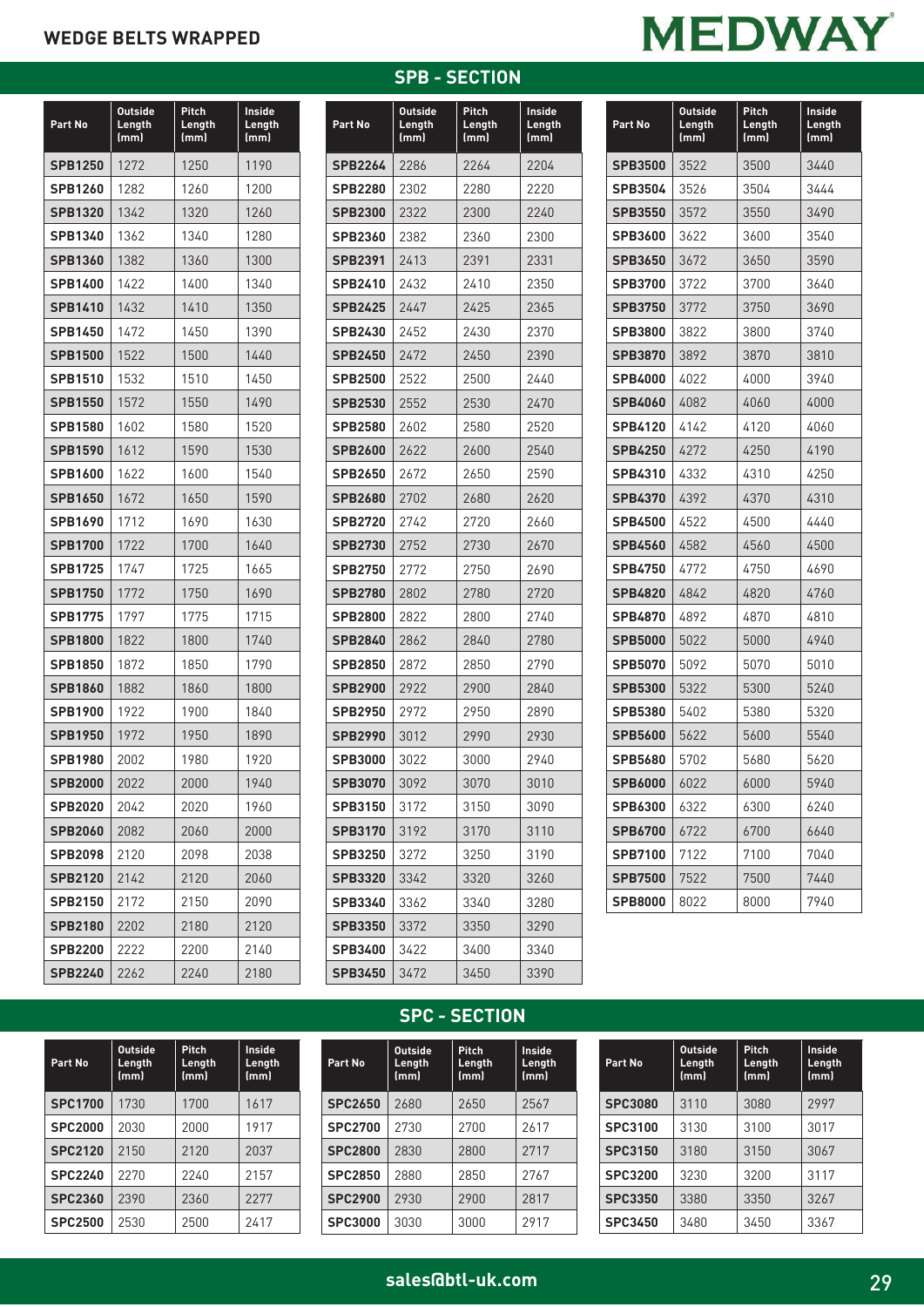## **MEDWAY**

| Part No        | <b>Outside</b><br>Length<br>(mm) | Pitch<br>Length<br>(mm) | Inside<br>Length<br>(mm) |  |  |
|----------------|----------------------------------|-------------------------|--------------------------|--|--|
| <b>SPC3500</b> | 3530                             | 3500                    | 3417                     |  |  |
| <b>SPC3550</b> | 3580                             | 3550                    | 3467                     |  |  |
| <b>SPC3750</b> | 3780                             | 3750                    | 3667                     |  |  |
| <b>SPC3800</b> | 3830                             | 3800                    | 3717                     |  |  |
| SPC3810        | 3840                             | 3810                    | 3727                     |  |  |
| <b>SPC3830</b> | 3860                             | 3830                    | 3747                     |  |  |
| <b>SPC3912</b> | 3942                             | 3912                    | 3829                     |  |  |
| <b>SPC3940</b> | 3970                             | 3940                    | 3857                     |  |  |
| <b>SPC4000</b> | 4030                             | 4000                    | 3917                     |  |  |
| <b>SPC4100</b> | 4130                             | 4100                    | 4017                     |  |  |
| <b>SPC4250</b> | 4280                             | 4250                    | 4167                     |  |  |
| <b>SPC4400</b> | 4430                             | 4400                    | 4317                     |  |  |
| <b>SPC4500</b> | 4530                             | 4500                    | 4417                     |  |  |

| Part No        | Outside<br>Length<br>(mm) | Pitch<br>Length<br>(mm) | Inside<br>Length<br>(mm) |  |
|----------------|---------------------------|-------------------------|--------------------------|--|
| <b>SPC4750</b> | 4780                      | 4750                    | 4667                     |  |
| <b>SPC5000</b> | 5030                      | 5000                    | 4917                     |  |
| <b>SPC5300</b> | 5330                      | 5300                    | 5217                     |  |
| <b>SPC5600</b> | 5630                      | 5600                    | 5517                     |  |
| <b>SPC5700</b> | 5730                      | 5700                    | 5617                     |  |
| <b>SPC5750</b> | 5780                      | 5750                    | 5667                     |  |
| <b>SPC6000</b> | 6030                      | 6000                    | 5917                     |  |
| <b>SPC6300</b> | 6330                      | 6300                    | 6217                     |  |
| <b>SPC6500</b> | 6530                      | 6500                    | 6417                     |  |
| <b>SPC6700</b> | 6730                      | 6700                    | 6617                     |  |
| <b>SPC7100</b> | 7130                      | 7100                    | 7017                     |  |
| <b>SPC7500</b> | 7530                      | 7500                    | 7417                     |  |
| <b>SPC7800</b> | 7830                      | 7800                    | 7717                     |  |

**SPC - SECTION**

| Part No         | <b>Outside</b><br>Length<br>(mm) | Pitch<br>Length<br>(mm) | Inside<br>Length<br>(mm) |  |
|-----------------|----------------------------------|-------------------------|--------------------------|--|
| <b>SPC8000</b>  | 8030                             | 8000                    | 7917                     |  |
| <b>SPC8500</b>  | 8530                             | 8500                    | 8417                     |  |
| <b>SPC9000</b>  | 9030                             | 9000                    | 8917                     |  |
| <b>SPC9500</b>  | 9530                             | 9500                    | 9417                     |  |
| <b>SPC10000</b> | 10030                            | 10000                   | 9917                     |  |
| SPC10600        | 10630                            | 10600                   | 10517                    |  |
| <b>SPC11200</b> | 11230                            | 11200                   | 11117                    |  |
| SPC11800        | 11830                            | 11800                   | 11717                    |  |
| <b>SPC12000</b> | 12030                            | 12000                   | 11917                    |  |
| SPC12500        | 12530                            | 12500                   | 12417                    |  |
| <b>SPC12800</b> | 12830                            | 12800                   | 12717                    |  |
| SPC14000        | 14030                            | 14000                   | 13917                    |  |

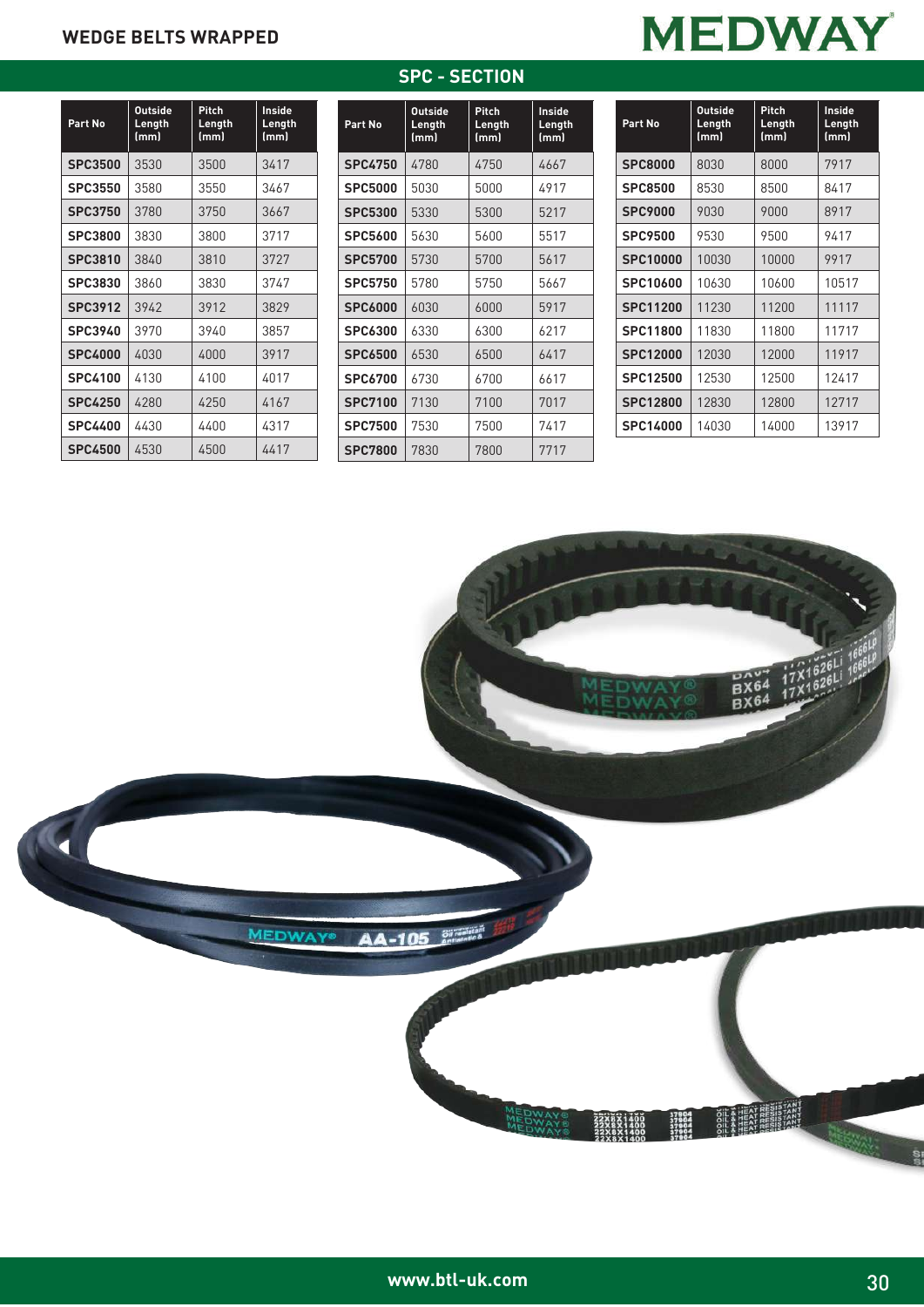## **WEDGE BELTS RAW EDGE COGGED**





## **WEDGE BELTS RAW EDGE COGGED**

#### **Description**

Raw Edge Cogged Wedge Belts are high performance and are designated by letters standing for their cross-section, e.g. XPA followed by a number e.g. 1600 which specifies the belts pitch length Lp in mm. They enable; resistance to repeated flexing, compact drives, reduced weight, cost savings, small pulley diameters and high drive ratios.

They are manufactured in the cross-sections XPZ, XPA, XPB and XPC in a range of over 300 lengths and are static conductive to ISO1813.



### **XPZ - SECTION**

| Part No       | <b>Outside</b><br>Length<br>(mm) | <b>Pitch</b><br>Length<br>(mm) | Inside<br>Length<br>(mm) | Part No        | <b>Outside</b><br>Length<br>(mm) | <b>Pitch</b><br>Length<br>(mm) | Inside<br>Length<br>(mm) | Part No        | <b>Outside</b><br>Length<br>(mm) | <b>Pitch</b><br>Length<br>(mm) | Inside<br>Length<br>(mm) |
|---------------|----------------------------------|--------------------------------|--------------------------|----------------|----------------------------------|--------------------------------|--------------------------|----------------|----------------------------------|--------------------------------|--------------------------|
| <b>XPZ512</b> | 525                              | 512                            | 474                      | <b>XPZ887</b>  | 900                              | 887                            | 849                      | <b>XPZ1180</b> | 1193                             | 1180                           | 1142                     |
| <b>XPZ562</b> | 575                              | 562                            | 524                      | <b>XPZ900</b>  | 913                              | 900                            | 862                      | <b>XPZ1187</b> | 1200                             | 1187                           | 1149                     |
| <b>XPZ587</b> | 600                              | 587                            | 549                      | <b>XPZ912</b>  | 925                              | 912                            | 874                      | <b>XPZ1202</b> | 1215                             | 1202                           | 1164                     |
| <b>XPZ600</b> | 613                              | 600                            | 562                      | <b>XPZ917</b>  | 930                              | 917                            | 879                      | <b>XPZ1212</b> | 1225                             | 1212                           | 1174                     |
| <b>XPZ612</b> | 625                              | 612                            | 574                      | <b>XPZ925</b>  | 938                              | 925                            | 887                      | <b>XPZ1220</b> | 1233                             | 1220                           | 1182                     |
| XPZ630        | 643                              | 630                            | 592                      | <b>XPZ937</b>  | 950                              | 937                            | 899                      | <b>XPZ1237</b> | 1250                             | 1237                           | 1199                     |
| <b>XPZ637</b> | 650                              | 637                            | 599                      | <b>XPZ950</b>  | 963                              | 950                            | 912                      | <b>XPZ1250</b> | 1263                             | 1250                           | 1212                     |
| <b>XPZ660</b> | 673                              | 660                            | 622                      | <b>XPZ962</b>  | 975                              | 962                            | 924                      | <b>XPZ1262</b> | 1275                             | 1262                           | 1224                     |
| <b>XPZ662</b> | 675                              | 662                            | 624                      | <b>XPZ975</b>  | 988                              | 975                            | 937                      | <b>XPZ1270</b> | 1283                             | 1270                           | 1232                     |
| <b>XPZ670</b> | 683                              | 670                            | 632                      | <b>XPZ987</b>  | 1000                             | 987                            | 949                      | <b>XPZ1280</b> | 1293                             | 1280                           | 1242                     |
| <b>XPZ687</b> | 700                              | 687                            | 649                      | <b>XPZ1000</b> | 1013                             | 1000                           | 962                      | <b>XPZ1287</b> | 1300                             | 1287                           | 1249                     |
| <b>XPZ710</b> | 723                              | 710                            | 672                      | <b>XPZ1012</b> | 1025                             | 1012                           | 974                      | <b>XPZ1312</b> | 1325                             | 1312                           | 1274                     |
| <b>XPZ722</b> | 735                              | 722                            | 684                      | <b>XPZ1030</b> | 1043                             | 1030                           | 992                      | <b>XPZ1320</b> | 1333                             | 1320                           | 1282                     |
| <b>XPZ725</b> | 738                              | 725                            | 687                      | <b>XPZ1037</b> | 1050                             | 1037                           | 999                      | <b>XPZ1337</b> | 1350                             | 1337                           | 1299                     |
| <b>XPZ730</b> | 743                              | 730                            | 692                      | <b>XPZ1047</b> | 1060                             | 1047                           | 1009                     | <b>XPZ1340</b> | 1353                             | 1340                           | 1302                     |
| <b>XPZ737</b> | 750                              | 737                            | 699                      | <b>XPZ1057</b> | 1070                             | 1057                           | 1019                     | <b>XPZ1360</b> | 1373                             | 1360                           | 1322                     |
| <b>XPZ750</b> | 763                              | 750                            | 712                      | <b>XPZ1060</b> | 1073                             | 1060                           | 1022                     | <b>XPZ1362</b> | 1375                             | 1362                           | 1324                     |
| <b>XPZ762</b> | 775                              | 762                            | 724                      | <b>XPZ1062</b> | 1075                             | 1062                           | 1024                     | <b>XPZ1387</b> | 1400                             | 1387                           | 1349                     |
| <b>XPZ772</b> | 785                              | 772                            | 734                      | <b>XPZ1077</b> | 1090                             | 1077                           | 1039                     | <b>XPZ1400</b> | 1413                             | 1400                           | 1362                     |
| <b>XPZ787</b> | 800                              | 787                            | 749                      | <b>XPZ1080</b> | 1093                             | 1080                           | 1042                     | <b>XPZ1412</b> | 1425                             | 1412                           | 1374                     |
| <b>XPZ800</b> | 813                              | 800                            | 762                      | <b>XPZ1087</b> | 1100                             | 1087                           | 1049                     | <b>XPZ1420</b> | 1433                             | 1420                           | 1382                     |
| <b>XPZ812</b> | 825                              | 812                            | 774                      | XPZ1110        | 1123                             | 1110                           | 1072                     | XPZ1437        | 1450                             | 1437                           | 1399                     |
| <b>XPZ817</b> | 830                              | 817                            | 779                      | <b>XPZ1112</b> | 1125                             | 1112                           | 1074                     | <b>XPZ1450</b> | 1463                             | 1450                           | 1412                     |
| <b>XPZ825</b> | 838                              | 825                            | 787                      | <b>XPZ1120</b> | 1133                             | 1120                           | 1082                     | <b>XPZ1462</b> | 1475                             | 1462                           | 1424                     |
| <b>XPZ837</b> | 850                              | 837                            | 799                      | <b>XPZ1137</b> | 1150                             | 1137                           | 1099                     | <b>XPZ1470</b> | 1483                             | 1470                           | 1432                     |
| <b>XPZ850</b> | 863                              | 850                            | 812                      | <b>XPZ1140</b> | 1153                             | 1140                           | 1102                     | <b>XPZ1487</b> | 1500                             | 1487                           | 1449                     |
| <b>XPZ862</b> | 875                              | 862                            | 824                      | <b>XPZ1150</b> | 1163                             | 1150                           | 1112                     | <b>XPZ1500</b> | 1513                             | 1500                           | 1462                     |
| <b>XPZ875</b> | 888                              | 875                            | 837                      | <b>XPZ1162</b> | 1175                             | 1162                           | 1124                     | <b>XPZ1512</b> | 1525                             | 1512                           | 1474                     |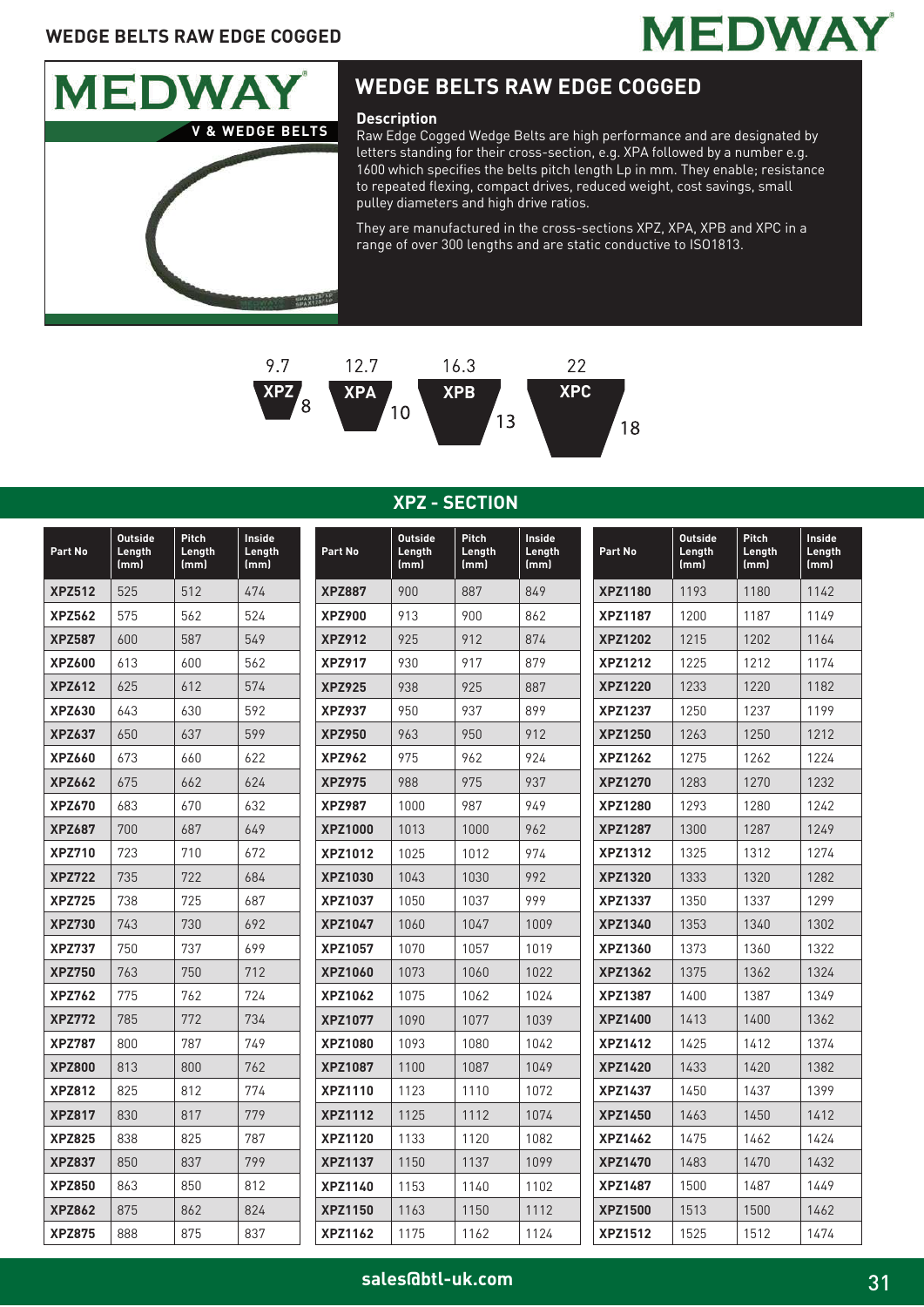## **WEDGE BELTS RAW EDGE COGGED**

## **MEDWAY**

## **XPZ - SECTION CONTINUED**

| Part No        | <b>Outside</b><br>Length<br>(mm) | <b>Pitch</b><br>Length<br>(mm) | <b>Inside</b><br>Length<br>(mm) | Part No        | <b>Outside</b><br>Length<br>(mm) | <b>Pitch</b><br>Length<br>(mm) | <b>Inside</b><br>Length<br>(mm) | Part No        | <b>Outside</b><br>Length<br>(mm) | <b>Pitch</b><br>Length<br>(mm) | Inside<br>Length<br>(mm) |
|----------------|----------------------------------|--------------------------------|---------------------------------|----------------|----------------------------------|--------------------------------|---------------------------------|----------------|----------------------------------|--------------------------------|--------------------------|
| <b>XPZ1520</b> | 1533                             | 1520                           | 1482                            | <b>XPZ1850</b> | 1863                             | 1850                           | 1812                            | <b>XPZ2410</b> | 2423                             | 2410                           | 2372                     |
| <b>XPZ1537</b> | 1550                             | 1537                           | 1499                            | <b>XPZ1900</b> | 1913                             | 1900                           | 1862                            | <b>XPZ2500</b> | 2513                             | 2500                           | 2462                     |
| <b>XPZ1550</b> | 1563                             | 1550                           | 1512                            | <b>XPZ1950</b> | 1963                             | 1950                           | 1912                            | <b>XPZ2540</b> | 2553                             | 2540                           | 2502                     |
| <b>XPZ1560</b> | 1573                             | 1560                           | 1522                            | <b>XPZ2000</b> | 2013                             | 2000                           | 1962                            | XPZ2650        | 2663                             | 2650                           | 2612                     |
| <b>XPZ1587</b> | 1600                             | 1587                           | 1549                            | <b>XPZ2030</b> | 2043                             | 2030                           | 1992                            | <b>XPZ2690</b> | 2703                             | 2690                           | 2652                     |
| XPZ1600        | 1613                             | 1600                           | 1562                            | XPZ2040        | 2053                             | 2040                           | 2002                            | <b>XPZ2800</b> | 2813                             | 2800                           | 2762                     |
| <b>XPZ1612</b> | 1625                             | 1612                           | 1574                            | <b>XPZ2080</b> | 2093                             | 2080                           | 2042                            | <b>XPZ2840</b> | 2853                             | 2840                           | 2802                     |
| XPZ1650        | 1663                             | 1650                           | 1612                            | <b>XPZ2120</b> | 2133                             | 2120                           | 2082                            | <b>XPZ3000</b> | 3013                             | 3000                           | 2962                     |
| <b>XPZ1662</b> | 1675                             | 1662                           | 1624                            | <b>XPZ2160</b> | 2173                             | 2160                           | 2122                            | <b>XPZ3150</b> | 3163                             | 3150                           | 3112                     |
| <b>XPZ1700</b> | 1713                             | 1700                           | 1662                            | <b>XPZ2200</b> | 2213                             | 2200                           | 2162                            | <b>XPZ3170</b> | 3183                             | 3170                           | 3132                     |
| <b>XPZ1750</b> | 1763                             | 1750                           | 1712                            | <b>XPZ2240</b> | 2253                             | 2240                           | 2202                            | <b>XPZ3350</b> | 3363                             | 3350                           | 3312                     |
| <b>XPZ1762</b> | 1775                             | 1762                           | 1724                            | <b>XPZ2280</b> | 2293                             | 2280                           | 2242                            | <b>XPZ3550</b> | 3563                             | 3550                           | 3512                     |
| <b>XPZ1800</b> | 1813                             | 1800                           | 1762                            | <b>XPZ2360</b> | 2373                             | 2360                           | 2322                            |                |                                  |                                |                          |

## **XPA- SECTION**

| Part No        | <b>Outside</b><br>Length<br>(mm) | Pitch<br>Length<br>(mm) | Inside<br>Length<br>(mm) | Part No        | <b>Outside</b><br>Length<br>(mm) | Pitch<br>Length<br>(mm) | Inside<br>Length<br>(mm) | Part No        | <b>Outside</b><br>Length<br>(mm) | Pitch<br>Length<br>(mm) | Inside<br>Length<br>(mm) |
|----------------|----------------------------------|-------------------------|--------------------------|----------------|----------------------------------|-------------------------|--------------------------|----------------|----------------------------------|-------------------------|--------------------------|
| <b>XPA667</b>  | 685                              | 667                     | 622                      | <b>XPA1057</b> | 1075                             | 1057                    | 1012                     | <b>XPA1400</b> | 1418                             | 1400                    | 1355                     |
| <b>XPA682</b>  | 700                              | 682                     | 637                      | <b>XPA1060</b> | 1078                             | 1060                    | 1015                     | <b>XPA1407</b> | 1425                             | 1407                    | 1362                     |
| <b>XPA732</b>  | 750                              | 732                     | 687                      | <b>XPA1082</b> | 1100                             | 1082                    | 1037                     | <b>XPA1420</b> | 1438                             | 1420                    | 1375                     |
| <b>XPA750</b>  | 768                              | 750                     | 705                      | <b>XPA1090</b> | 1108                             | 1090                    | 1045                     | <b>XPA1425</b> | 1443                             | 1425                    | 1380                     |
| <b>XPA757</b>  | 775                              | 757                     | 712                      | <b>XPA1107</b> | 1125                             | 1107                    | 1062                     | <b>XPA1432</b> | 1450                             | 1432                    | 1387                     |
| <b>XPA775</b>  | 793                              | 775                     | 730                      | <b>XPA1120</b> | 1138                             | 1120                    | 1075                     | <b>XPA1442</b> | 1460                             | 1442                    | 1397                     |
| <b>XPA782</b>  | 800                              | 782                     | 737                      | <b>XPA1132</b> | 1150                             | 1132                    | 1087                     | <b>XPA1450</b> | 1468                             | 1450                    | 1405                     |
| <b>XPA800</b>  | 818                              | 800                     | 755                      | <b>XPA1142</b> | 1160                             | 1142                    | 1097                     | <b>XPA1457</b> | 1475                             | 1457                    | 1412                     |
| <b>XPA807</b>  | 825                              | 807                     | 762                      | <b>XPA1150</b> | 1168                             | 1150                    | 1105                     | <b>XPA1462</b> | 1480                             | 1462                    | 1417                     |
| <b>XPA825</b>  | 843                              | 825                     | 780                      | <b>XPA1157</b> | 1175                             | 1157                    | 1112                     | <b>XPA1482</b> | 1500                             | 1482                    | 1437                     |
| <b>XPA832</b>  | 850                              | 832                     | 787                      | <b>XPA1170</b> | 1188                             | 1170                    | 1125                     | <b>XPA1500</b> | 1518                             | 1500                    | 1455                     |
| <b>XPA850</b>  | 868                              | 850                     | 805                      | <b>XPA1172</b> | 1190                             | 1172                    | 1127                     | <b>XPA1507</b> | 1525                             | 1507                    | 1462                     |
| <b>XPA857</b>  | 875                              | 857                     | 812                      | <b>XPA1180</b> | 1198                             | 1180                    | 1135                     | <b>XPA1522</b> | 1540                             | 1522                    | 1477                     |
| <b>XPA882</b>  | 900                              | 882                     | 837                      | <b>XPA1182</b> | 1200                             | 1182                    | 1137                     | <b>XPA1532</b> | 1550                             | 1532                    | 1487                     |
| <b>XPA900</b>  | 918                              | 900                     | 855                      | <b>XPA1207</b> | 1225                             | 1207                    | 1162                     | <b>XPA1550</b> | 1568                             | 1550                    | 1505                     |
| <b>XPA907</b>  | 925                              | 907                     | 862                      | <b>XPA1232</b> | 1250                             | 1232                    | 1187                     | <b>XPA1557</b> | 1575                             | 1557                    | 1512                     |
| <b>XPA925</b>  | 943                              | 925                     | 880                      | <b>XPA1250</b> | 1268                             | 1250                    | 1205                     | <b>XPA1575</b> | 1593                             | 1575                    | 1530                     |
| <b>XPA932</b>  | 950                              | 932                     | 887                      | <b>XPA1257</b> | 1275                             | 1257                    | 1212                     | <b>XPA1582</b> | 1600                             | 1582                    | 1537                     |
| <b>XPA950</b>  | 968                              | 950                     | 905                      | <b>XPA1272</b> | 1290                             | 1272                    | 1227                     | <b>XPA1600</b> | 1618                             | 1600                    | 1555                     |
| <b>XPA957</b>  | 975                              | 957                     | 912                      | <b>XPA1280</b> | 1298                             | 1280                    | 1235                     | <b>XPA1607</b> | 1625                             | 1607                    | 1562                     |
| <b>XPA969</b>  | 987                              | 969                     | 924                      | <b>XPA1282</b> | 1300                             | 1282                    | 1237                     | <b>XPA1632</b> | 1650                             | 1632                    | 1587                     |
| <b>XPA975</b>  | 993                              | 975                     | 930                      | <b>XPA1307</b> | 1325                             | 1307                    | 1262                     | <b>XPA1650</b> | 1668                             | 1650                    | 1605                     |
| <b>XPA982</b>  | 1000                             | 982                     | 937                      | <b>XPA1320</b> | 1338                             | 1320                    | 1275                     | <b>XPA1682</b> | 1700                             | 1682                    | 1637                     |
| <b>XPA1000</b> | 1018                             | 1000                    | 955                      | <b>XPA1332</b> | 1350                             | 1332                    | 1287                     | <b>XPA1700</b> | 1718                             | 1700                    | 1655                     |
| <b>XPA1007</b> | 1025                             | 1007                    | 962                      | <b>XPA1357</b> | 1375                             | 1357                    | 1312                     | <b>XPA1732</b> | 1750                             | 1732                    | 1687                     |
| <b>XPA1030</b> | 1048                             | 1030                    | 985                      | <b>XPA1360</b> | 1378                             | 1360                    | 1315                     | <b>XPA1750</b> | 1768                             | 1750                    | 1705                     |
| <b>XPA1032</b> | 1050                             | 1032                    | 987                      | <b>XPA1382</b> | 1400                             | 1382                    | 1337                     | <b>XPA1757</b> | 1775                             | 1757                    | 1712                     |